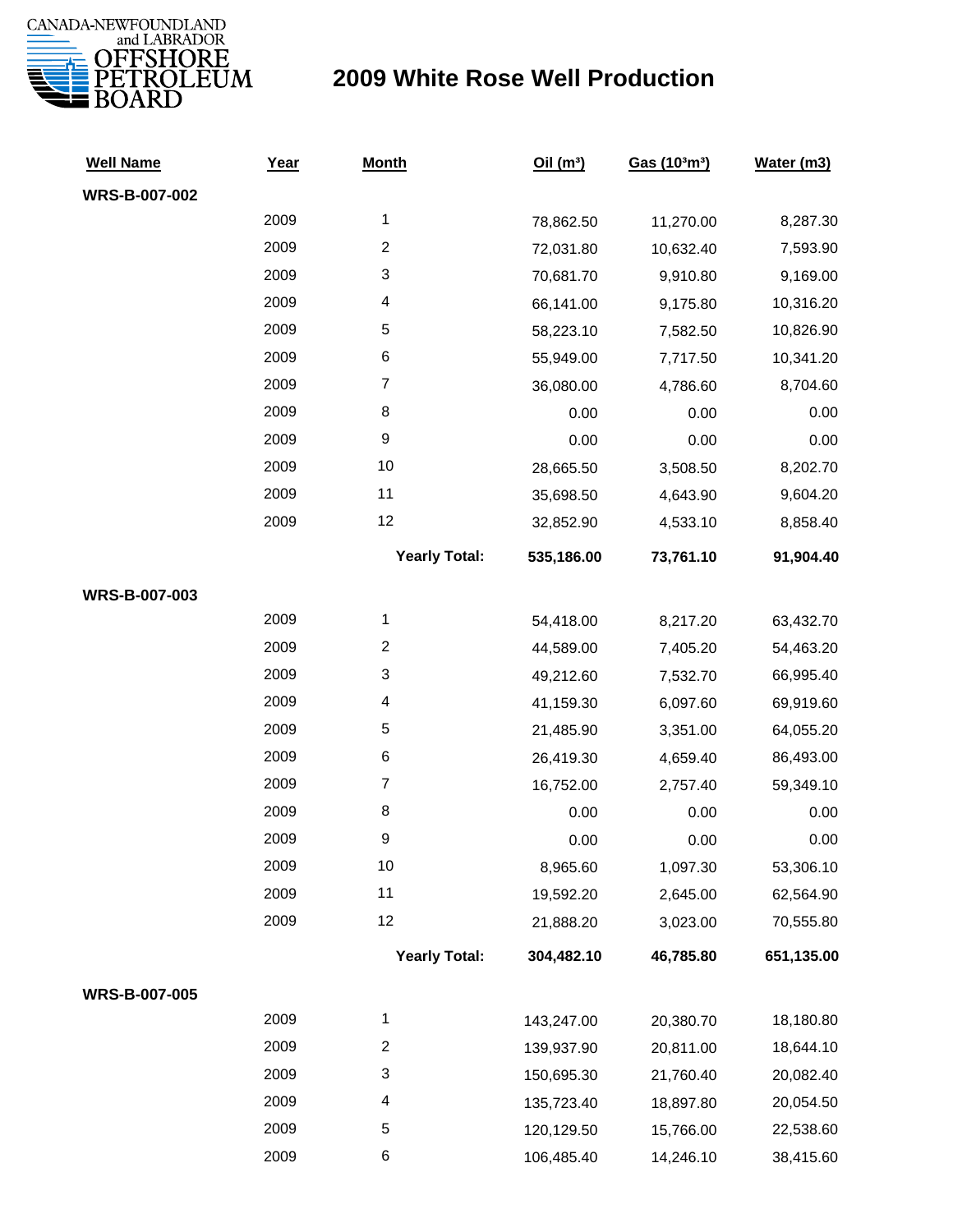

| <b>Well Name</b> | Year | <b>Month</b>         | Oil(m <sup>3</sup> ) | Gas (103m3) | Water (m3) |
|------------------|------|----------------------|----------------------|-------------|------------|
|                  | 2009 | $\overline{7}$       | 63,173.20            | 8,090.00    | 31,016.70  |
|                  | 2009 | 8                    | 0.00                 | 0.00        | 0.00       |
|                  | 2009 | 9                    | 0.00                 | 0.00        | 0.00       |
|                  | 2009 | 10                   | 21,934.00            | 2,685.10    | 52,467.10  |
|                  | 2009 | 11                   | 54,878.00            | 7,428.40    | 76,123.30  |
|                  | 2009 | 12                   | 57,172.30            | 7,894.80    | 67,464.40  |
|                  |      | <b>Yearly Total:</b> | 993,376.00           | 137,960.30  | 364,987.50 |
| WRS-B-007-010Z   |      |                      |                      |             |            |
|                  | 2009 | 1                    | 28,281.20            | 3,881.30    | 6,612.40   |
|                  | 2009 | $\overline{c}$       | 22,082.40            | 3,176.10    | 6,957.70   |
|                  | 2009 | 3                    | 19,537.00            | 2,753.50    | 6,496.80   |
|                  | 2009 | 4                    | 15,331.50            | 2,082.80    | 5,135.90   |
|                  | 2009 | 5                    | 20,203.60            | 2,724.30    | 14,929.10  |
|                  | 2009 | 6                    | 14,550.40            | 2,078.80    | 14,100.40  |
|                  | 2009 | $\overline{7}$       | 9,554.20             | 1,312.80    | 9,278.20   |
|                  | 2009 | 8                    | 0.00                 | 0.00        | 0.00       |
|                  | 2009 | $\boldsymbol{9}$     | 0.00                 | 0.00        | 0.00       |
|                  | 2009 | 10                   | 3,092.10             | 406.50      | 1,281.30   |
|                  | 2009 | 11                   | 7,866.20             | 1,140.60    | 3,252.40   |
|                  | 2009 | 12                   | 8,599.00             | 1,274.40    | 3,861.30   |
|                  |      | <b>Yearly Total:</b> | 149,097.60           | 20,831.10   | 71,905.50  |
| WRS-E-018-002    |      |                      |                      |             |            |
|                  | 2009 | 1                    | 0.00                 | 0.00        | 0.00       |
|                  | 2009 | 2                    | 0.00                 | 0.00        | 0.00       |
|                  | 2009 | 3                    | 0.00                 | 0.00        | 0.00       |
|                  | 2009 | 4                    | 0.00                 | 0.00        | 0.00       |
|                  | 2009 | 5                    | 0.00                 | 0.00        | 0.00       |
|                  | 2009 | 6                    | 3,855.90             | 759.80      | 8,456.90   |
|                  | 2009 | 7                    | 19,890.20            | 3,769.70    | 46,437.80  |
|                  | 2009 | 8                    | 8,658.10             | 1,081.50    | 19,120.60  |
|                  | 2009 | 9                    | 25,182.50            | 3,103.70    | 66,307.30  |
|                  | 2009 | 10                   | 21,631.00            | 3,922.20    | 53,944.30  |
|                  | 2009 | 11                   | 24,389.90            | 4,878.10    | 69,793.60  |
|                  | 2009 | 12                   | 17,859.40            | 4,015.90    | 51,094.90  |
|                  |      | <b>Yearly Total:</b> | 121,467.00           | 21,530.90   | 315,155.40 |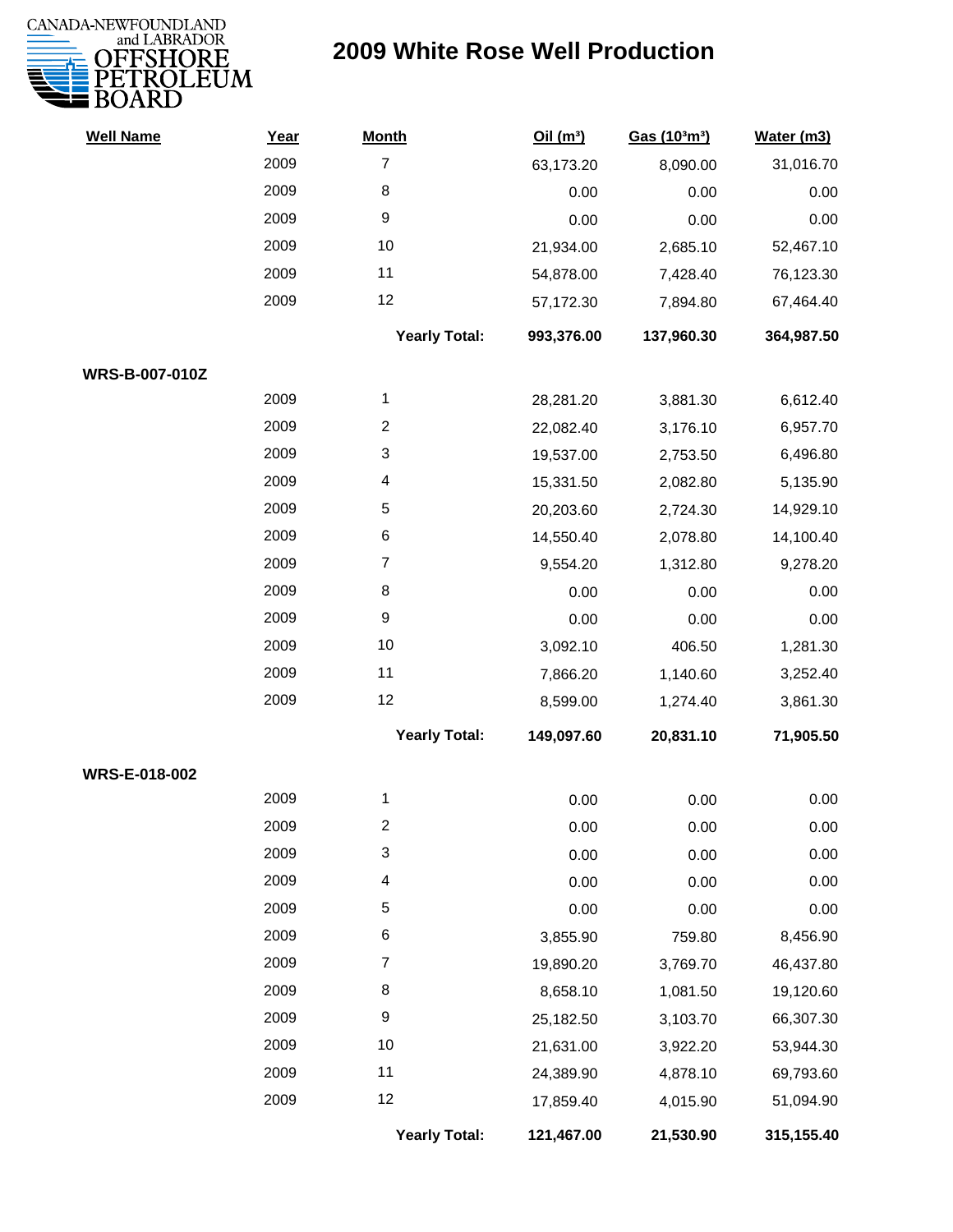

| <b>Well Name</b>      | Year | <b>Month</b>            | Oil(m <sup>3</sup> ) | Gas (103m3) | Water (m3) |
|-----------------------|------|-------------------------|----------------------|-------------|------------|
| WRS-E-018-004         | 2009 | 1                       | 52,909.90            | 20,212.40   | 17,809.40  |
|                       | 2009 | $\overline{c}$          | 43,850.10            | 17,207.50   | 18,361.10  |
|                       | 2009 | 3                       | 46,360.40            | 15,852.50   | 19,776.40  |
|                       | 2009 | 4                       | 37,964.30            | 11,594.50   | 22,280.20  |
|                       | 2009 | 5                       | 40,597.40            | 12,911.60   | 21,457.70  |
|                       | 2009 | 6                       | 47,740.00            | 17,611.10   | 24,777.50  |
|                       | 2009 | $\overline{7}$          | 28,037.80            | 10,627.60   | 15,490.40  |
|                       | 2009 | 8                       | 4,931.00             | 610.10      | 8,376.80   |
|                       | 2009 | $\boldsymbol{9}$        | 26,097.90            | 3,411.20    | 17,593.80  |
|                       | 2009 | 10                      | 35,987.60            | 6,525.40    | 23,342.90  |
|                       | 2009 | 11                      | 34,626.60            | 6,925.50    | 23,221.10  |
|                       | 2009 | 12                      | 34,612.60            | 7,447.40    | 24,780.20  |
|                       |      | <b>Yearly Total:</b>    | 433,715.60           | 130,936.80  | 237,267.50 |
| <b>WRS-E-018-006Z</b> |      |                         |                      |             |            |
|                       | 2009 | 1                       | 64,016.50            | 9,663.80    | 1,783.60   |
|                       | 2009 | $\overline{\mathbf{c}}$ | 66,096.10            | 10,400.90   | 1,904.30   |
|                       | 2009 | 3                       | 70,233.10            | 11,108.10   | 2,124.60   |
|                       | 2009 | 4                       | 55,236.80            | 8,420.80    | 1,635.80   |
|                       | 2009 | 5                       | 56,797.60            | 8,345.40    | 1,762.70   |
|                       | 2009 | 6                       | 72,927.20            | 10,973.40   | 2,222.50   |
|                       | 2009 | $\overline{7}$          | 49,539.40            | 7,417.30    | 1,607.10   |
|                       | 2009 | 8                       | 26,866.90            | 3,671.20    | 824.40     |
|                       | 2009 | 9                       | 64,612.00            | 8,531.10    | 3,080.00   |
|                       | 2009 | 10                      | 64,878.40            | 8,528.90    | 3,464.30   |
|                       | 2009 | 11                      | 59,006.00            | 8,556.10    | 3,034.00   |
|                       | 2009 | 12                      | 59,032.50            | 8,748.90    | 3,254.90   |
|                       |      | <b>Yearly Total:</b>    | 709,242.50           | 104,365.90  | 26,698.20  |
| WRS-E-018-008         |      |                         |                      |             |            |
|                       | 2009 | 1                       | 61,625.90            | 8,310.60    | 10,933.50  |
|                       | 2009 | $\overline{2}$          | 50,660.40            | 7,046.10    | 9,721.90   |
|                       | 2009 | 3                       | 48,230.90            | 6,594.70    | 12,913.10  |
|                       | 2009 | 4                       | 35,969.70            | 4,739.90    | 14,789.30  |
|                       | 2009 | 5                       | 42,785.80            | 5,642.20    | 19,052.90  |
|                       | 2009 | 6                       | 37,549.20            | 5,253.50    | 16,495.30  |
|                       | 2009 | $\overline{7}$          | 22,388.20            | 3,012.60    | 11,618.90  |
|                       | 2009 | 8                       | 9,030.00             | 1,152.70    | 5,972.50   |